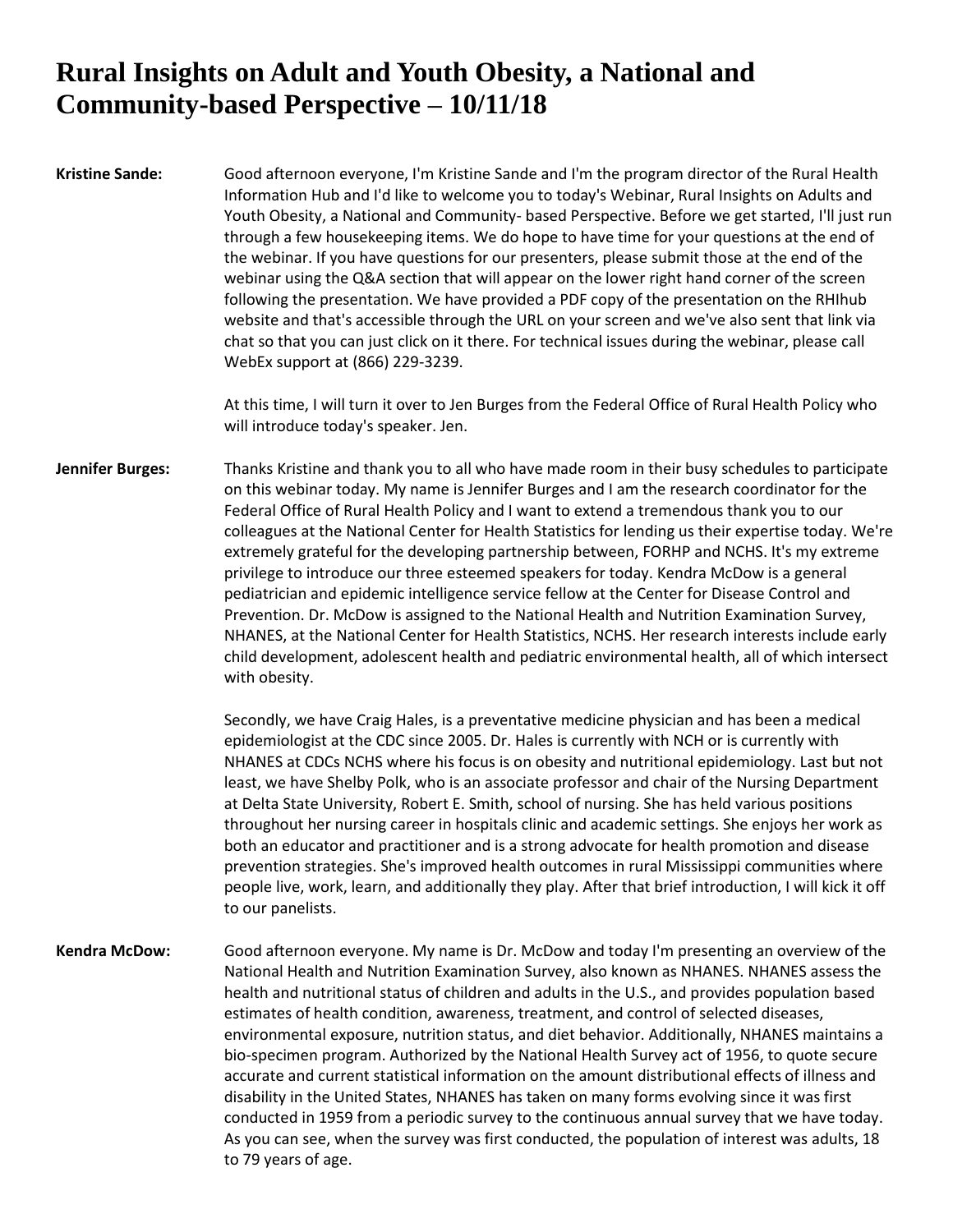Additionally, the focus of the survey was on selected chronic diseases such as diabetes and cardiovascular disease. NHANES has collected the weight and height of the American population since survey inception. In 1971, the nutrition component was added and the name changed from the National Health Examination Survey, NHES, to the National Health and Nutrition Examination Survey. Since 1999, the survey occurs annually with all age groups included.

NHANES is designed to be a nationally representative survey of the health and nutritional status of the civilian non institutionalized U.S. population. Approximately 5,000 individuals are examined annually with 13 groups being over sampled dependent upon public health trends. The survey uses a multistage probability sampling design, which I'm going to explain a little bit further.

In stage one, all counties in the U.S. are divided into 15 groups based on county characteristics. One county is selected randomly from each group and these counties form the 15 counties that are selected each year for the survey. Within a county smaller groups called segments are formed. This is where we transition to stage two. 18 to 26 segments are selected. In stage three, all households within the segment are identified and a random sample of about 30 houses are selected within each segment. At the last stage, a field interviewer goes to each household and asks demographic information about all persons in the home. A computer algorithm then randomly selects demographic characteristics. If a person in the house matches these demographic characteristics, they are informed of the survey and their right as a participant and then are given the opportunity to enroll. Each person selected within the county can represent up to 65,000 other people, with matched demographic characteristics across the U.S.

NHANES combines interview with physical examinations and laboratory studies. This design makes NHANES unique among surveys and maximize the quality and accuracy of data collected.

After a person is selected, they are informed and consent to participate in the in person home interview. During the interview by the field interviewer, data is collected on demographics, health condition, insurance, healthcare use, prescription drugs and dietary supplement use. The individual then undergoes informed consent to participate in the physical assessments component of the survey. Physical assessments take place and the mobile advanced centers, also known as the MEC which I'm going to explain further.

Here is a picture of the outside of the MEC and a schematic of the inside of the MEC. The MEC allows the survey, the flexibility to travel across the United State and provide a standardized examination and environment to all participants. As you can see, it consists of four attached trailers. There is a room for physical exam measurements by the doctor, body measurements by highly trained staff, dental exam by a dentist. There's also a room to test hearing, a laboratory and private interview rooms. Individuals are registered and then go on to complete components of the examination. I'll note images that are provided here or not of the actual participants and serve only provide an illustrated example of survey operations. Here we have the MEC doctor taking an individual's blood pressure, the physician also provides pretest counseling or STI testing. I'll note the picture on the right of the screen shows an individual getting a treadmill test done. This treadmill test is no longer a component of the survey.

Components of the survey cycle in and out, allowing NHANES to remain flexible with current public health need and trends. Here we have the MEC dentist performing an oral health exam. In another room there is DXA, which it allows us to measure body composition as well and bone density and mineral content. In private interview rooms, detailed dietary intake information is obtained from sample participants by a trained nutritionist. This allows us to collect data on what Americans are eating and drinking. Participants also answer sensitive health related question in a private interview using computer assisted personal interviewing.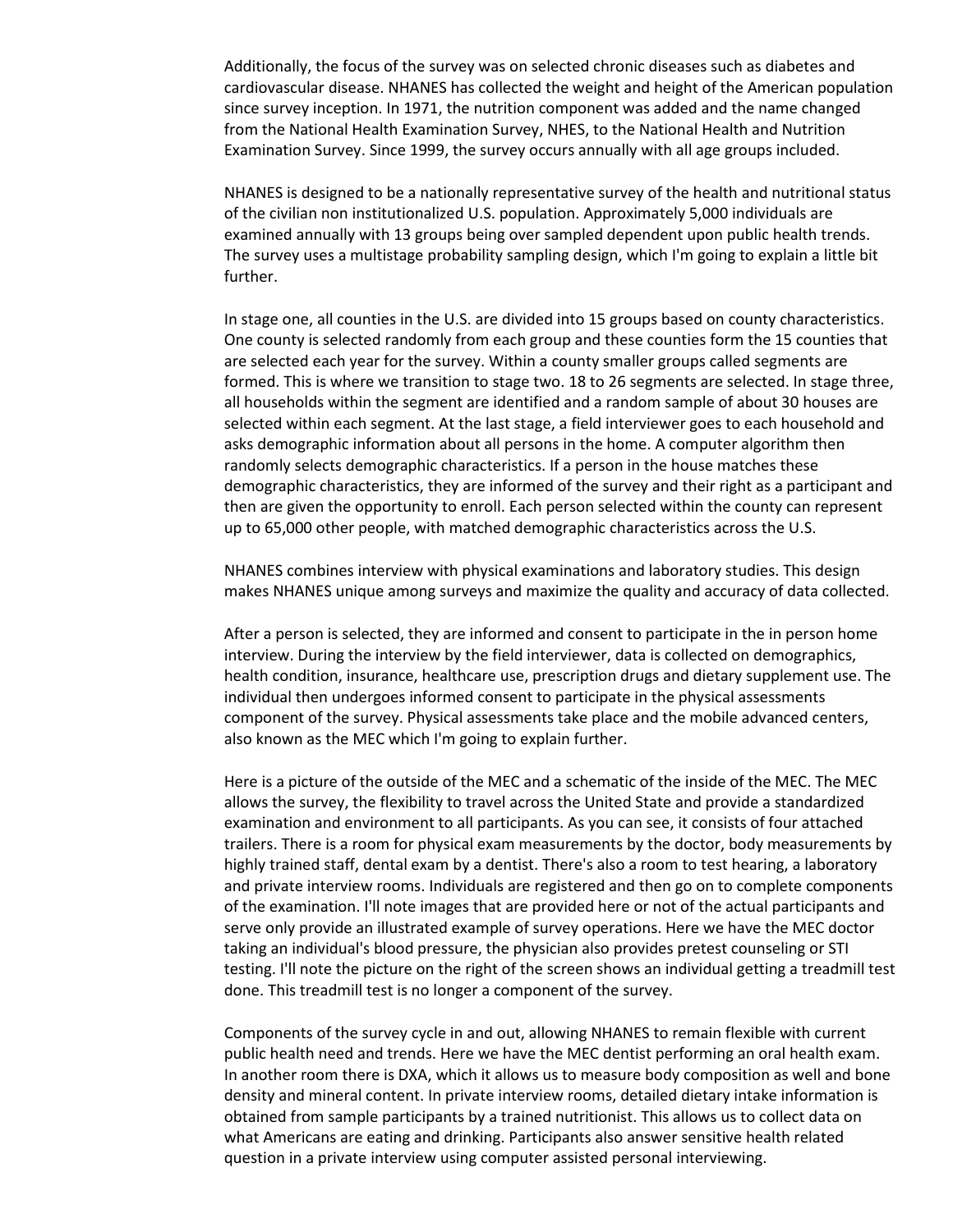The MEC contains a laboratory for collection and processing of bio-specimens. Laboratory tests include a complete blood count and pregnancy test which are completed in house and additional lab examination for nutritional biomarkers, diabetes and lipid profile. These are lab tests that are critical in allowing researchers to study the interaction of nutrition, obesity, and chronic disease. Here is the room where body measurements are taken, also known as anthropometry. 13 body measurements are collected on sample participants, including vaginal abdominal diameter. These measures allow us to provide estimates for obesity prevalence, monitor growth and development of children and study associations between chronic disease and body measurements. Height and weight measures collected are used to develop the CDC pediatric growth chart used in doctor's offices. To the right, this is a great picture of Dr. Porter, the director of NHANES and NBA Legend, Dikembe Mutombo. Mr. Mutombo was touring the MEC and we NHANES welcome special guests such as government officials and community stakeholders to tour NHANES and get a hands on experience with the survey.

After completion of the MEC examination, individuals can then go on and participate in a post exam assessment. This is a second, 24 hour dietary recall. I'm going to go into a little bit about the data release process. After the data, the questionnaire data, the examination, and the laboratory tests data are collected, it is processed for release. Data are edited for consistency, accuracy, and further confidentiality. Public data is released in two years cycles. All public use data is available on the NHANES website for data users and researchers. This is a snapshot of the website which I will provide at the end of the presentation. NHANES data is central to public health policy development and practice changes among many other landmark findings from NHANES showing rising levels of obesity results in national public health action. Shortly we will hear from Dr. Hales discussing differences in obesity prevalence among rural and urban populations.

NHANES continues to serve its mission of assessing the health and nutritional status of children and adults in the U.S. Just last week, NHANES researchers published that one out of three Americans are eating fast food on a given day. You might have seen this covered in the news. It was covered extensively by major news outlets including CNN. This is not only an interesting headline, but adds to the growing literature on the nutritional value of the food we eat and then nutritional status of Americans. Thank you so much for your time. To learn more about NHANES and for access to public use files, I encourage you to visit our website which is available on the slide. Now I would like to turn the presentation over to my colleague Dr. Craig Hales.

**Craig Hales:** Okay. Good afternoon. I'm Craig Hales and I'm a medical epidemiologist with the NHANES program at the National Center for Health Statistics. In this presentation, I'm going to present the results from a couple of studies that were published earlier this year on the prevalence of obesity and severe obesity among rural versus urban youth and adult in the U.S., using data from NHANES from 2001 to 2016.

> Like Dr. McDow explained in her introduction, an important component of the National Health and Nutrition Examination Survey or NHANES is the standardized measurement of height and weight at the mobile examination center. NHANES is the only nationally representative survey that estimates obesity prevalence based on measured height and weight instead of selfreported height and weight. Using measured height and weight to calculate obesity prevalence is important because not surprisingly adults tend to under report their weight and they tend to over report their height, especially in men. As a result, the prevalence is lower based on selfreported height and weight compared to measured height and weight. You can see on the left side of the figure that in 2015, 2016 adult obesity prevalence in the U.S. was 39.6% using measured height and weight in NHANES. However, U.S. adult obesity prevalence was only 29.6% when participants reported their own height and weight and the behavioral risk factor surveillance system or BRFSS, which is the state based telephone interview survey. Similar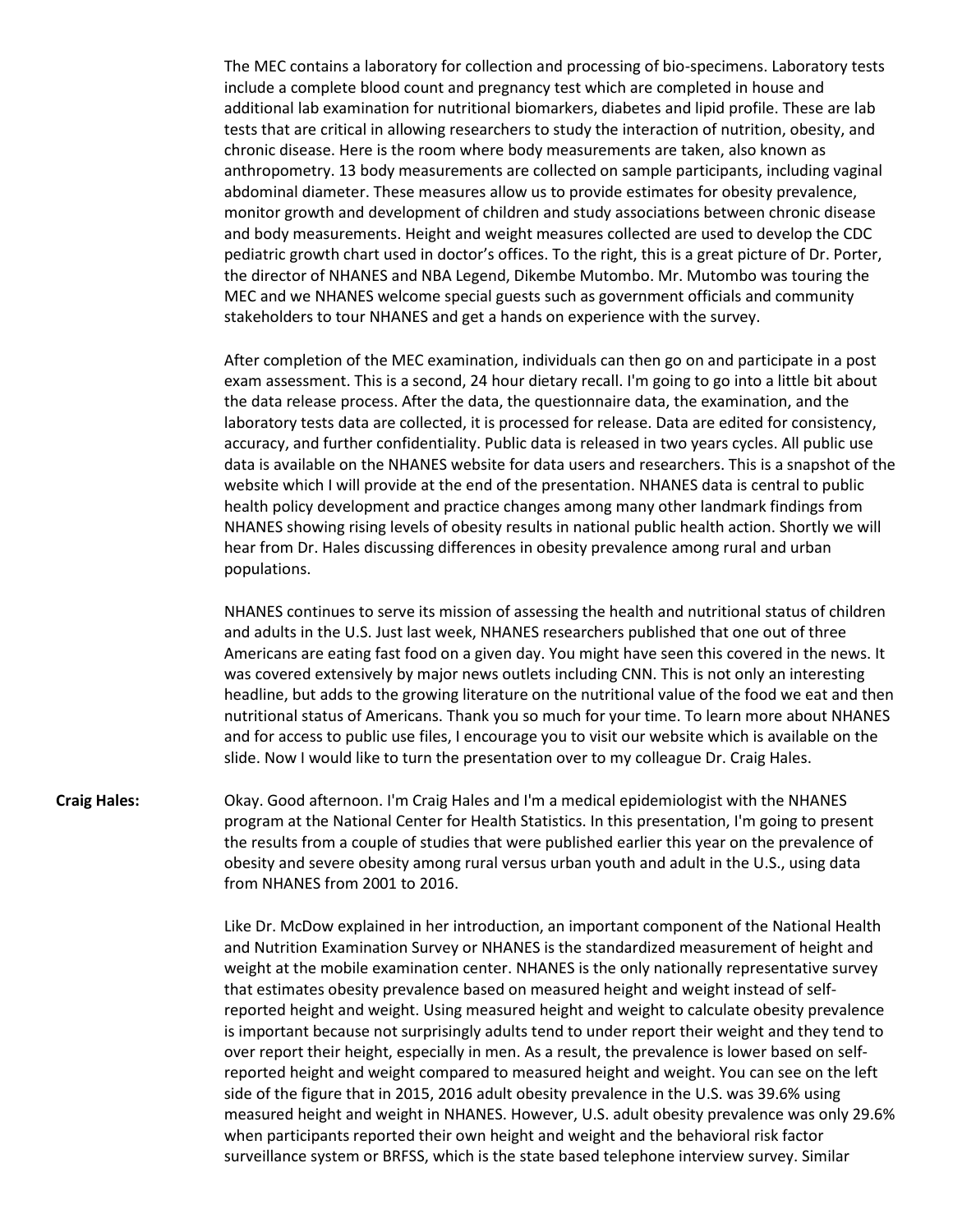patterns are also seen in adolescents and in children whose parents report the child's height and weight.

Obesity is defined using the body mass index or BMI and BMI is calculated as a person's weight in kilograms divided by their height in meters squared. BMI is the convenient measure for development for defining obesity for surveillance purposes because it is easy to measure and calculate, but it's not a direct measure of body fat. Obesity in adults 20 years of age and older is defined as having a BMI of 30 or higher.

For example, a 5 foot 9 inch adult, with obesity weighs 203 pounds or more. Severe obesity is defined as having a BMI of 40 or higher, meaning that a 5 foot 9 inch adult with severe obesity weighs 271 pounds or more. In youth, 2-19 years of age in the U.S., the definition of obesity is based on the CDC growth charts. On the right side of the screen, you can see a BMI for age growth chart for girls with age across the bottom and BMI along the sides. The lines indicate the BMI percentiles for each age and the top line is the 95th percentile. Obesity is defined as having a BMI at or above the 95th percentile for the child's age, which for an average height 10-year old boy is 98 pounds.

Severe obesity is defined as having a BMI at or above 120% over the 95th percentile for the child's age, which for an average height 10-year old boy is 118 pounds. Obesity and severe obesity prevalence among us adults continues to increase. This figure shows NHANES data from 1960 to 2016 and illustrates the rise in obesity and severe obesity prevalence among men and women since around 1980. This figure shows NHANES data back to 1970 and illustrates how obesity and severe obesity prevalence has risen among youth since around 1980. Even though obesity and severe obesity appears to have leveled off over the past decade, the prevalence still continues to be high.

We know that there are disparities in obesity prevalence by factors that are important to consider in rural populations such as socioeconomic status, race and ethnicity, and by geographic location, which is by U.S. states. In the next couple of slides, I'm going to illustrate this with some examples. Obesity prevalence is higher and increasing among girls and households where the head of household has a lower education level. This figure uses data from NHANES from 1999 to 2014 and shows that obesity prevalence has increased over this time period among girls in households where the head of household has a high school education or less, which is shown with a top solid line. Whereas among girls in households where the head of household is a college graduate, shown in the bottom, dotted line, obesity prevalence is lower and has not increased over this period. You can see that the disparities in childhood obesity prevalence between households with lower and higher education level has widened over time. This figure just shows girls, but the pattern is similar in boys. There are also disparities in obesity prevalence by race and ethnicity, and this disparity vary by sex. This figure shows obesity prevalence from NHANES among men on the left and among women on the right.

Each bar represents from left to right, non-Hispanic, White, non-Hispanic Black, non-Hispanic Asian and Hispanic adults. Non-Hispanic Asian adults have the lowest prevalence of obesity among both men and women. Among women on the right you can see that obesity prevalence varies by race and ethnicity, whereas you see less variation in obesity prevalence by race and ethnicity among men on the left.

Many of you may have been maps similar to this one showing the prevalence of self-reported obesity among adults that show states with higher prevalence of obesity in dark red and states with lower obesity prevalence in green. These maps show important differences in obesity prevalence by geographic location in the U.S. One thing to keep in mind when using these maps is that obesity prevalence is calculated using self-reported height and weight and versus and like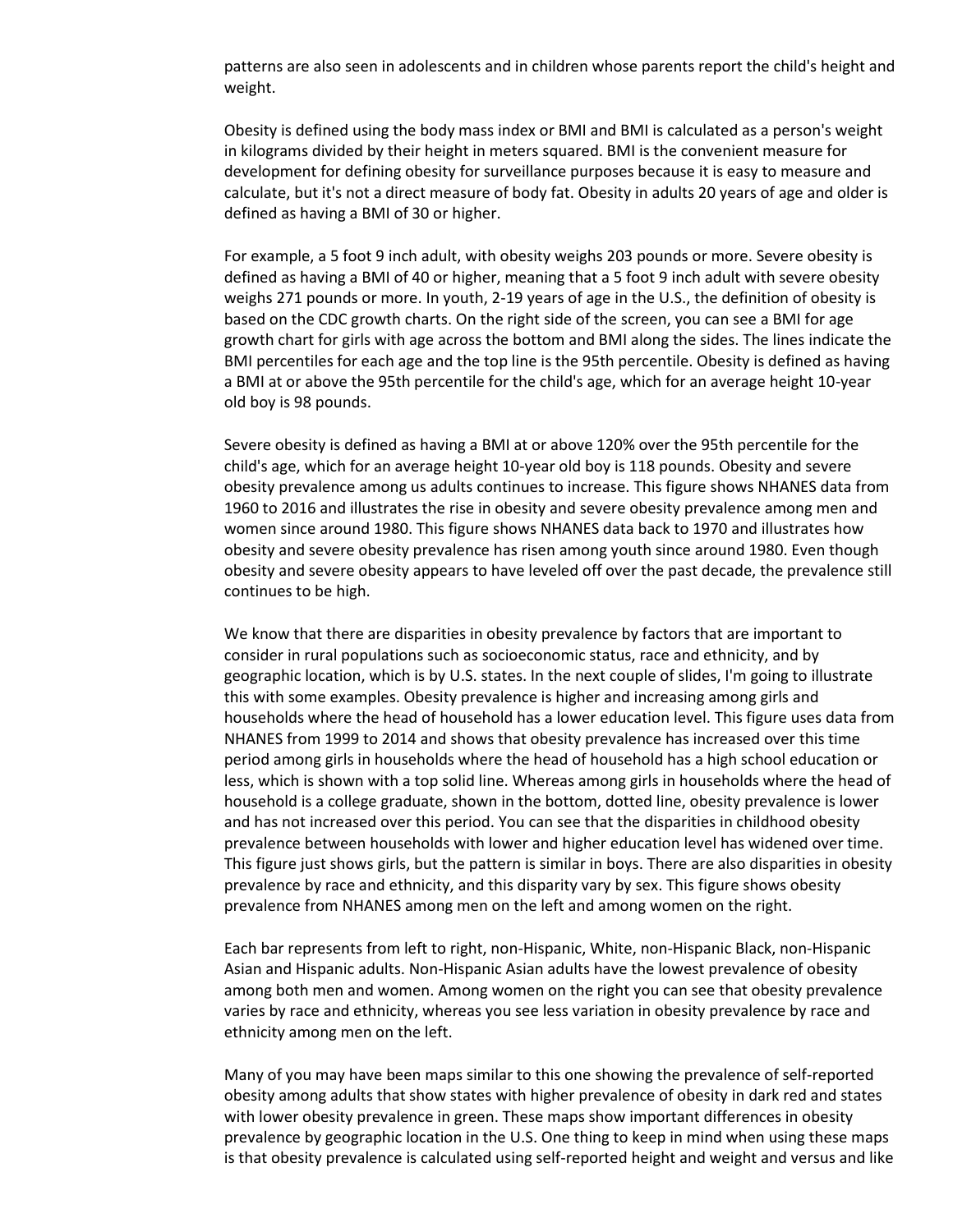I showed in the beginning of the presentation, the prevalence of obesity is underestimated when they are based on self-reported height and weight. For the rest of the presentation, I'm going to talk about a pair of studies that colleagues and I at CDC published earlier this year that used measured height and weight data from NHANES to evaluate differences in obesity prevalence between urban and rural areas in 2013 to 2016 and trends from 2001 to 2016.

We used the National Center for Health Statistics, Urban Rural Classification Scheme for Counties. The scheme is based on the U.S. census definitions of metropolitan statistical areas or MSAs and micropolitan statistical areas. For this study, we divided counties into three categories of urbanization, large MSAs or MSAs with a million or more population were the most urban areas and are shown on this map as red and orange. The middle category with medium or small MSA's, which were MSAs, with less than a million population. Rural areas were counties not designated by the U.S. census as belonging to an MSA. These counties were micropolitan statistical areas and noncore counties and are shown on the map in light and dark green. The results from our study showed that in 2013 to 2016 adult obesity prevalence increased from urban to rural areas. Results are shown separately for men and women because the patterns of obesity and severe obesity prevalence are often different between men and women.

Among men on the left, the prevalence of obesity was 31.8% in large MSAs or urban areas, 42.4% in medium or small MSAs and 38.9% in rural areas. Although the increase was not stepwise from urban to rural, there was an increasing trend across the three categories. Among women on the right, the prevalence of obesity increased from 38.1% in large MSAs and 42.5% in medium or small MSAs to 47.2% in rural areas. There was an increasing trend in obesity prevalence for both men and women.

We also saw increasing severe obesity prevalence from urban to rural areas among adults. The prevalence of severe obesity among men on the left more than doubled from 4.1% in large MSAs to 9.9% in rural areas. Among women on the right, the prevalence of severe obesity almost doubled from 8.1% in large MSAs to 13.5% in rural areas. For adults we saw increasing obesity and severe obesity prevalence from urban to rural areas. This figure shows trends in obesity and severe obesity prevalence from 2001 to 2016 among men. The red lines indicates the prevalence in rural areas and the blue line indicates the prevalence in large MSAs or urban areas. I removed the lines for the middle category of medium or small MSAs for clarity. Obesity prevalence at the top increased in both rural and urban areas. The dotted lines on the bottom shows that the prevalence of severe obesity among men also increased in urban and rural areas, but there was a greater increase in severe obesity prevalence among men in rural areas compared to urban areas as shown by the red dotted line.

In fact, severe obesity prevalence among men in rural areas more than tripled from 2.8% in 2001 to 2004 to 9.9% in 2013 to 2016. Among women, there was a similar increase in obesity prevalence from 2001 to 2016 shown at the top of the slide in urban areas in blue and rural areas in red. Severe obesity prevalence among women shown at the bottom also increased in both urban and rural areas. Among women in rural areas, the prevalence of severe obesity doubled from 6.4% in 2001 to 2004 to 13.5% in 2013 to 2016.

Now I'm going to present the results for youth 2 to 19 years of age. The results for boys and girls are combined because the patterns of obesity and severe obesity are similar in boys and girls. Combining boys and girls also increases the sample size. The prevalence of obesity among youth was 17.1% in large MSAs, 17.2% in medium or small MSAs and 21.7% in rural areas. The apparent increase in obesity prevalence in rural areas was not statistically significant. However, when we looked at severe obesity, we found a higher severe obesity prevalence among youth in rural areas compared to urban areas in 2013 to 2016. Severe obesity prevalence among the youth was 5.1% in large MSAs, 5.3% in medium or small MSAs and 9.4% in rural areas. The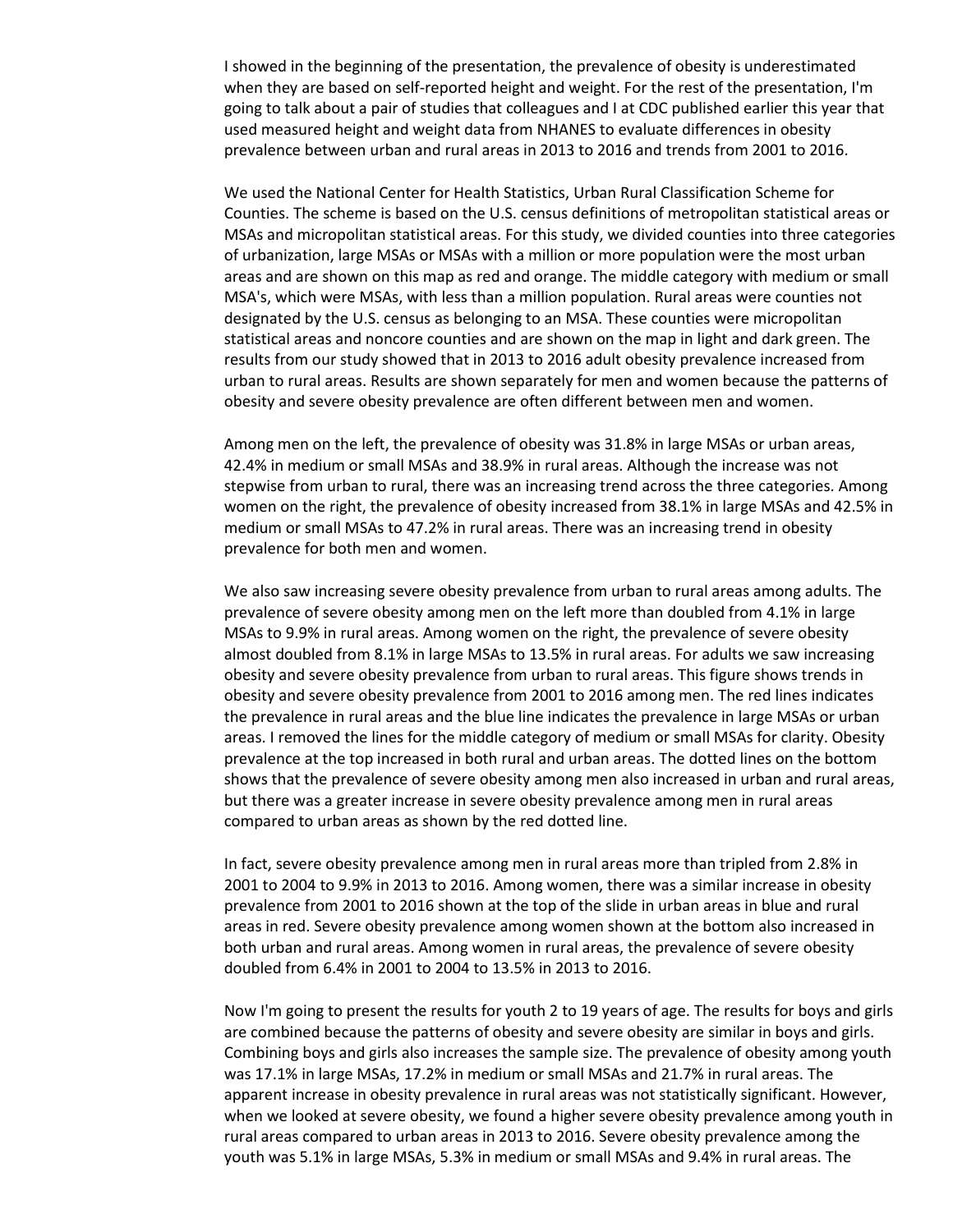obesity prevalence among youth or the severe obesity prevalence among youth in rural areas was almost double that among youth in large MSAs. When we looked at trends in obesity prevalence among youth from 2001 to 2016, we found no increasing trends in obesity in urban areas in blue or rural areas in red. There were also no increases in severe obesity prevalence in urban or rural areas. The trend lines illustrate the pattern of increased prevalence of obesity and severe obesity in rural areas compared to urban areas among youth.

To summarize the disparities in obesity and severe obesity prevalence in rural versus urban areas, obesity prevalence is higher among adults in rural areas compared to urban areas with increasing trends in both, rural, urban and rural areas from 2001 to 2016. When it comes to severe obesity, prevalence in rural areas is approximately double the prevalence in urban areas and this pattern of increased severe obesity in rural areas is seen in both adults and youth. When you look at trends in rural areas from 2001 to 2016, severe obesity prevalence has tripled in men over this period, and severe obesity prevalence has doubled in women. Results that I printed and presented today are published in a pair of studies, a pair of articles in the Journal of the American Medical Association in June of this year, and they are freely available online. Please refer to them if you're interested in reading more. Finally, I'd like to acknowledge the coauthors of these studies. Thank you.

**Kristine Sande:** Next we'll hear from Shelby Polk. Shelby.

**Shelby Polk:** At first I'd like before I began my presentation from the role of grantee perspective, I'd like to thank the HRSA Delta State Rural Development Network Grant Program for the opportunities that we had during this grant period to really work in this rural community that I have lived in all my life, and really make some changes, but a lot of lessons were learned along the way. I work at Delta State University in the school of nursing and how we teach and what we do has changed over the time that we've been working on this grant. I also had the time to, and opportunity to attend the Duke Johnson and Johnson Nurse Leadership Program where we had to do a community project out in rural areas, each one of us who were involved in that. My focus during that time, which related back to this grant and we focused really out in the rural health communities specifically looking at nutrition and physical activity.

> Throughout this process of having the Delta Healthy Families Project run in and opening the healthy lifestyle center, our big focus has always been on nutrition and physical activity and trying to use those lifestyle modification changes that people are in control of and can make those changes. I'd just like to give the shout out to those who gave us this opportunity to do that.

When we started this grant, we had four major goals. One was to establish a model healthy lifestyle center that could be replicated out in other communities. I will say that during this time, some who came to the center have actually gone out into, that I know of, smaller rural areas and actually not totally replicated but took some of this and started that in their own small communities. Our four major goals was to open that healthy lifestyle center to have empowered patients. When we say we hear that word a lot, but we wanted to know what that meant, what we wanted it to be is that we wanted patients to be held accountable for being self-managers of their own health. When they're in charge, they can make change. The third goal was to have invested providers. By that we meant I'm a healthcare provider, so I'm talking about myself. We want providers that are responsible for providing patients with the knowledge and the resources to know how to be self-managers. Oftentimes in a busy practice, we tell patients what they need to do. We don't teach them how to do that because it's so time consuming. At the center we were not taking patients away from their primary care.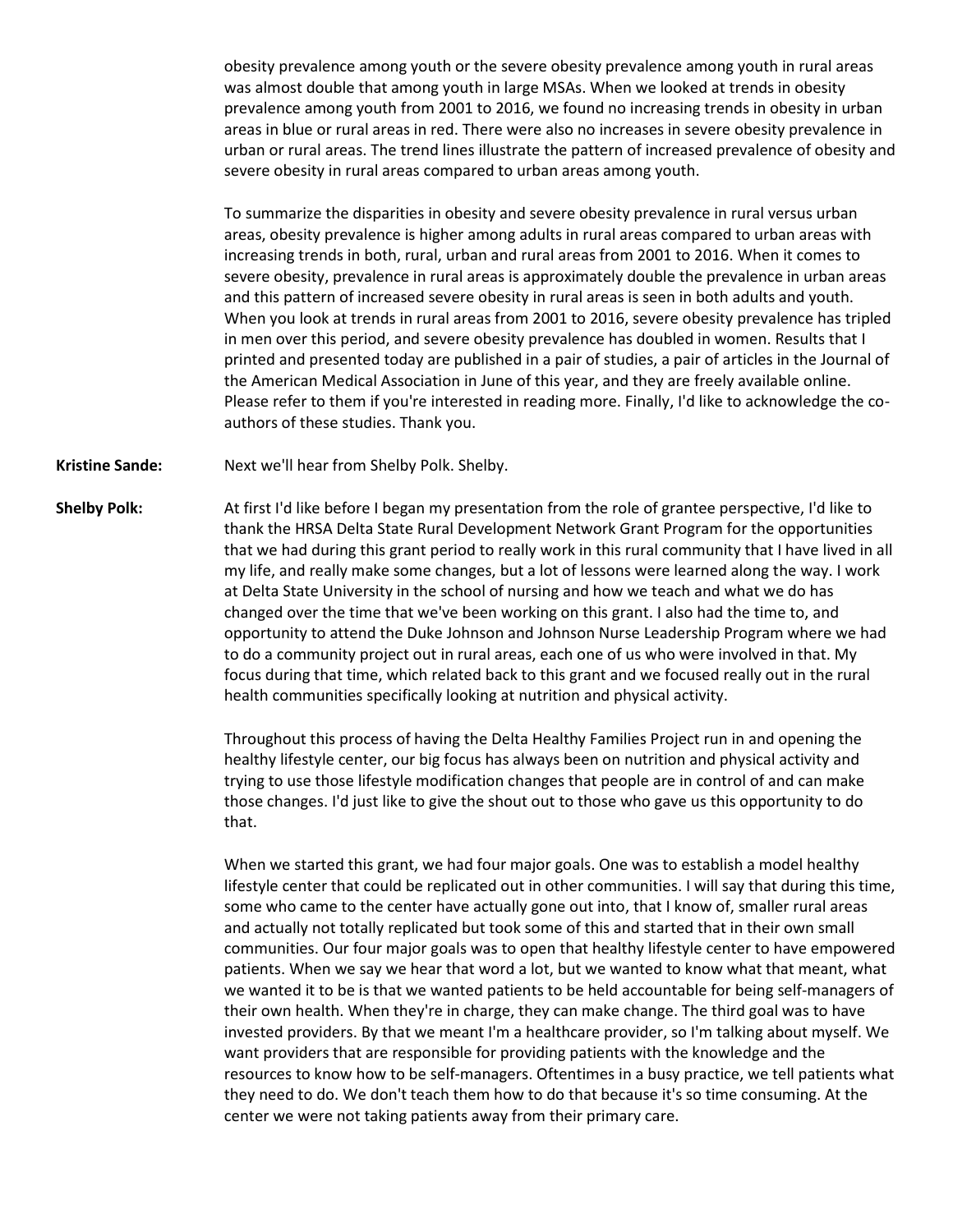In fact, we encourage them to keep their visits with their primary care providers at all times, but what we did for them is things that they wanted to change. We taught them how to do that and assisted with that. That was what we meant by invested providers, is to teach the providers how to train people and teach people healthcare provider training along with patient training. Then our fourth goal was engaged communities. By that we wanted to do something different for people in the communities to begin to think different in a different manner to do something different. We tried to find ways throughout the program to do that.

The other thing that the grant leadership team decided early on in the grant period is that every program we offered would have evidence behind it to support. I hope that some of you are familiar with these programs, but the National Diabetes Prevention Program probably by far was the largest number of programs that we conducted over this grant period. We all became lifestyle coaches. I became a master trainer so that I could train other lifestyle coaches within these communities to go out and deliver this program. It has been a phenomenal program in this area and it does, the grant has ended we are still continuing to offer this. We've got a new program starting in October 16th of this year. Our focus was obesity, diabetes, and heart disease, but looking at it more from, as I said, nutrition, physical activity standpoint.

There were a few programs that we did offer that really don't have the evidence based research behind them yet. We did pilot programs. The shakedown program is a program for children and their parents. It was 10 weeks, two hour sessions each week, one hour of education and one hour of physical activity. We had a grand and wonderful time. We had probably eight families that attended that and even though the number was small, what we learned from that is that parents and children working together doing physical activity, learning about health really can change the outcomes of our children who Dr. Hale says that number is going up. We know that obesity rates are rising in children and parents have to become involved, so that was a great program that somewhere we tend to plan to continue on to.

The last program we did during the grant period was to take what CMS has given us through intensive behavioral therapy for obesity, the guidelines about when to bring patients in for the weight loss program every week for the first four weeks, every other week or week two through too much through six months and then after six months do another evaluation. We actually did that. We accepted 25 participants in that. They came every week. They knew upfront I had to attend if they became part of our program because we had a lot of people that wanted to be there and we didn't want to take more than the 25. We had some really good outcomes.

I'm still working on the data to report out at the end of the grant period on that, but for the most part I want to think that about probably 85% of our participants, I believe I'm right when I say that, actually lost weight and maintained that weight for that period of time when we were doing that. We plan to deliver this in our community after the grant period has ended too because the structured weight loss ended up being a really good program that we had out in the center.

What did we learn from this? A lot was learned and I think the biggest thing that I know is this, we took the most highly educated people that walk through our center and they were still health illiterate and they need to know what they need to know to be healthy and to make changes in how to change. I think that was one of the biggest things we learned.

The one thing that we've focused on when every patient walked in that center is, the first question was what matters to you about your health? It's at that point that you have to figure out what is going to motivate a person to change to become healthier. Whether it's the physical activity or weight loss or diet or whatever. They have to know what matters to them and then we as the providers must meet them at that point and begin working with them. That's the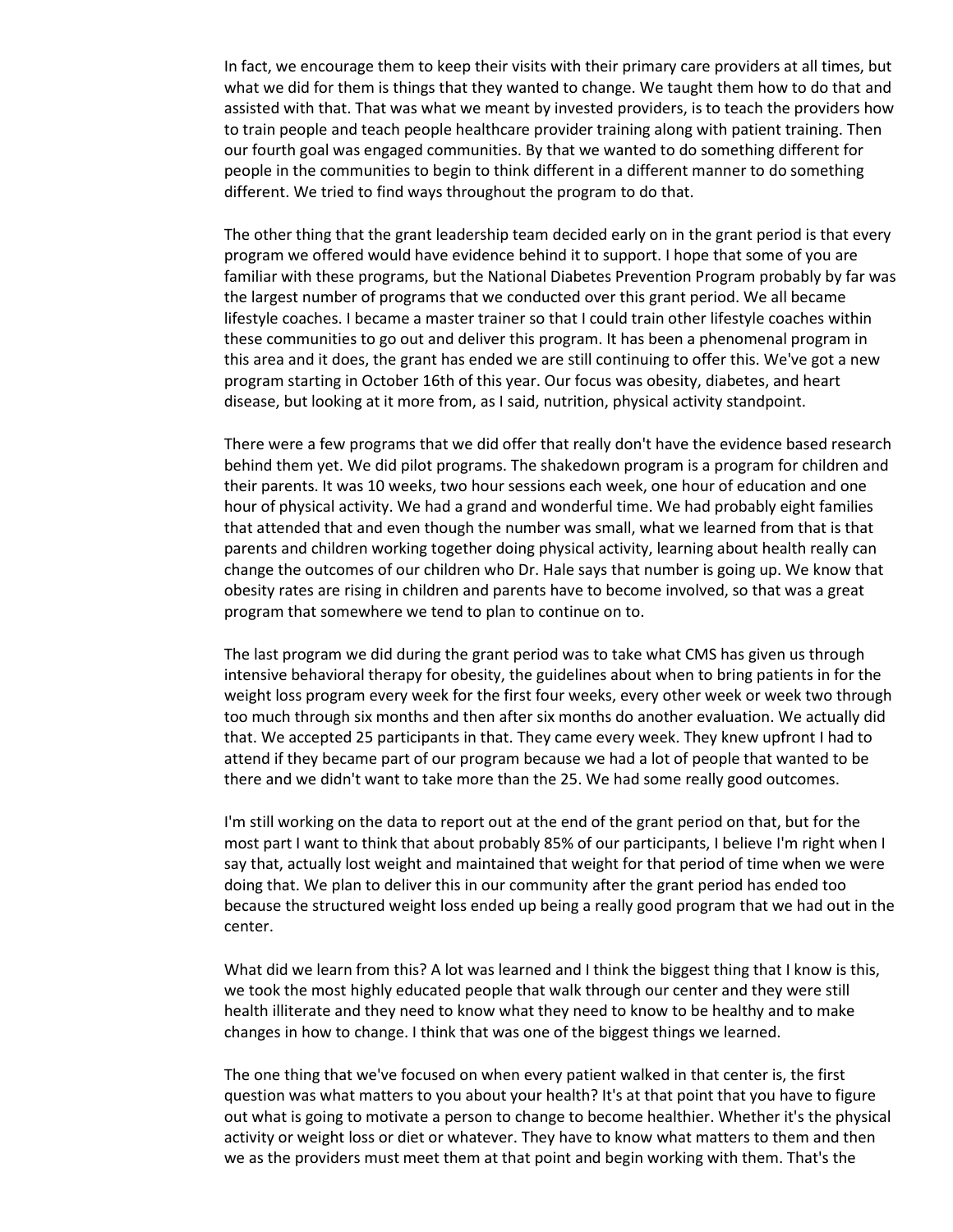biggest thing that we got out of this I think. There were no referrals that the healthy lifestyle center at the beginning, patients walked in because they wanted to come to see what we were about and they stayed with us.

Later though as patients went back to their healthcare providers, the providers started referring to us because of the outcomes that they were seeing in those patients. It ended up being a referral process at the center. A lot of things learned about this. What I will say about my picture that I have here on the screen though is this, the black line in the middle, on the left hand side, you see communities that I drove through when I was doing the Duke University project and working with this grant throughout all the counties in our area that we were working with.

I took pictures and what I found is this, all communities are very close knit. Rural communities are very close knit. They know their people, they are very supportive, they won't change, and some communities, as you can see on the right have made changes in the small towns. Others on the left, you look at that community and you think those communities are dried up and nobody lives there and nothing goes on, but what I found is yes, it does. Things go on and they're very supportive in those towns versus the bigger picture on the right. The difference is this. The ones on the right had a leader in their community that took charge and said and got a group together and made plans and they started working on their community to put the wellness center in, to make the landscaping beautiful, to improve their school systems. The difference on the left is those communities that you see there that don't look so inviting, don't yet have their leader.

When I look at gaps, I think gaps are with the patients in that they need the knowledge and the motivation, with the providers that we need more training on teaching how to prevent health promotion strategies and in communities we need leaders. The biggest thing I know though is this, the research has been done as Dr. Hales and Dr. McDow has shown. Dr. Hales gave a great example of how we need to take research that is known and it needs to be translated into how we practice and the example is, we know that patients don't self-report height and weight. We need to measure height and weight and calculate BMIs. That's a simple step in all clinical practices and health healthcare facilities that the translation of what we know works. How it needs to be being done, I think that's the biggest problem. Program development may from an academic standpoint, teaching in a nurse practitioner program, I believe that we have to include in medical schools and nursing schools, much more health promotion, disease prevention and how to teach patients what they need, how to help them set goals and how to get outcomes based data rather than, I go back to we do school and church helped prayers and that's all we do.

What I think we need to do is go back a month later or two months later or three months later, or every month and get outcomes, find, show that we are improving health outcomes by doing those health fairs, teaching those people what they need to know. That's my thought on that. I don't know if that's right or wrong, but over the five years that I've worked with this, that's what I know. I will say from my standpoint, everyone is not as excited and motivated about promoting health as I am. Through the Duke and this grant, I will tell you that I have totally changed how I think and how I practice and how I teach through these strategies.

My last thing is, how do we deepen rural engagement? I believe we have to start at the communities, the communities that we live in. We have train the people that lived there rather than bringing people into the community through grant funding or opportunities, we bring people to the communities to fix the people in the communities. In the small, rural communities, you're not going to fix them, but they're going to listen to people that live in their community. If we can train those people who live in the community to deliver the programs that are evidence based and that we know they work, we began to change the norm to healthy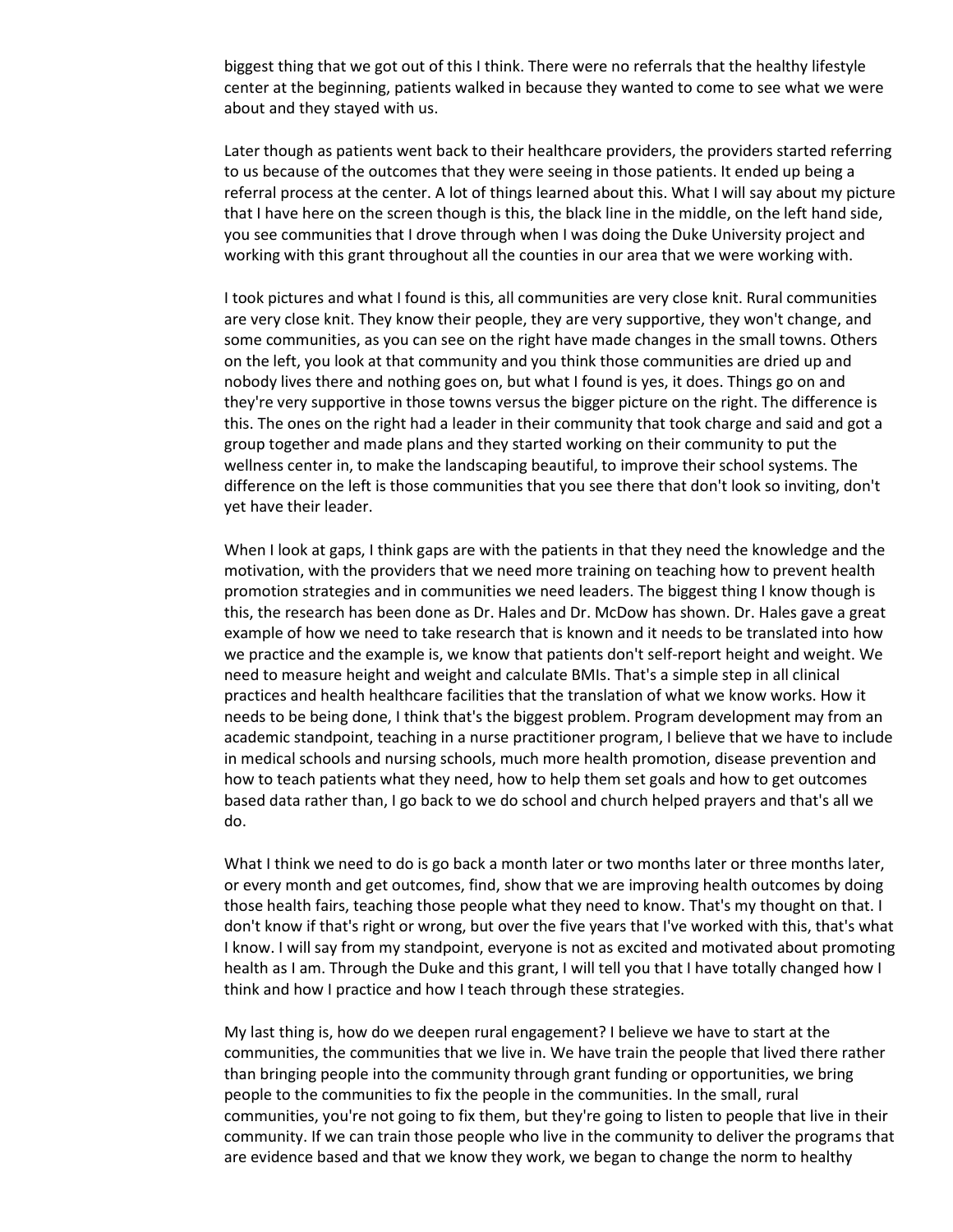living. Where we live in the Mississippi Delta, I can tell you the norm in most rural communities is not based on healthy living. It's really based on survival. And it's because what Dr. Hale says, the health disparities are there. I believe that we have to address those disparities, the poverty, the educational levels, the knowledge base before you can get somebody to a focus on their health. There are so many people in the rural communities that cannot focus on health is not a priority because they're trying to keep their lights on or find food to feed their children. I think those disparities in our areas have to be addressed along with teaching patients and people in our communities how to improve their health outcomes. It has been a wonderful experience for me.

I am totally a rural health person. I live in the rural areas, like I said, have are my life and I believe that we have to change what we do. Dr. Hales showed a map of the United States and I always say Mississippi changes the color of the map every time. I think if we look back on that from years and years and years, we're doing the same thing. We have to stop what we're doing and rethink and reinvent what we're going to do to change health outcomes. I think through this grant we have the opportunity to really get some good data to show that when you work with people and teach them what they need to know, they really do get the outcomes that they need and their lives are changed. Thank you for the opportunity for me to talk about our grant.

**Kristine Sande:** Oh, thank you so much Dr. Polk. That was great. To all our speakers, thank you so much for participating today. At this time we will open the webinar up for questions. You'll see a Q&A box on the lower right hand corner of the screen where you can enter your questions. As you enter those, please do select the option to send the question to all panelists so that your question doesn't get missed. We do have one question here to start, and that question is I believe for Dr. Polk. How did you drum up so much interest for your programs? Retention is typically a struggle with NDPP.

**Shelby Polk:** We have been asked that question a lot. We actually are ... I think we conducted a bout 15 DPP projects over a period of time. We had nurses and nurse practitioners trained. Our patients knew upfront what they were coming into and if they could not commit to that one year long program, then we offered them other options as hunger within or other educational opportunities that were not so structured and requirements there. For the most part, if they accepted to come into the DPP, our retention rates were really high. We actually kept patients that came back for their at the end of the one year they were still with us and so I cannot wait to get all of that data compiled and be able to report out what we actually did with that program and that's one reason we're not going to quit that program in this town because it's become known as a great and wonderful program. When we offer that again people sign up and continue to come.

> I think the interest came in that the first two or three we were all trained as lifestyle coaches and we ran the program exactly like it's supposed to be done. We didn't try to shorten it and we didn't try to change anything about it and we did exactly what it was supposed to be. I think you also have to have people who are teaching that DPP program who are good educators and can make it interesting and they don't just stand up there and read from what's in the book. I think that's what we did. We covered the content, but we were excited about that and we actually, the lifestyle coaches actually participated. We weighed, we did our fiscal activity. We were in there with them, so we were not so much the teacher, we were the participant with them just leading the conversation.

**Kristine Sande:** Great. Another question for you. Were the participants incentivized in any way to participate and were there costs for participation?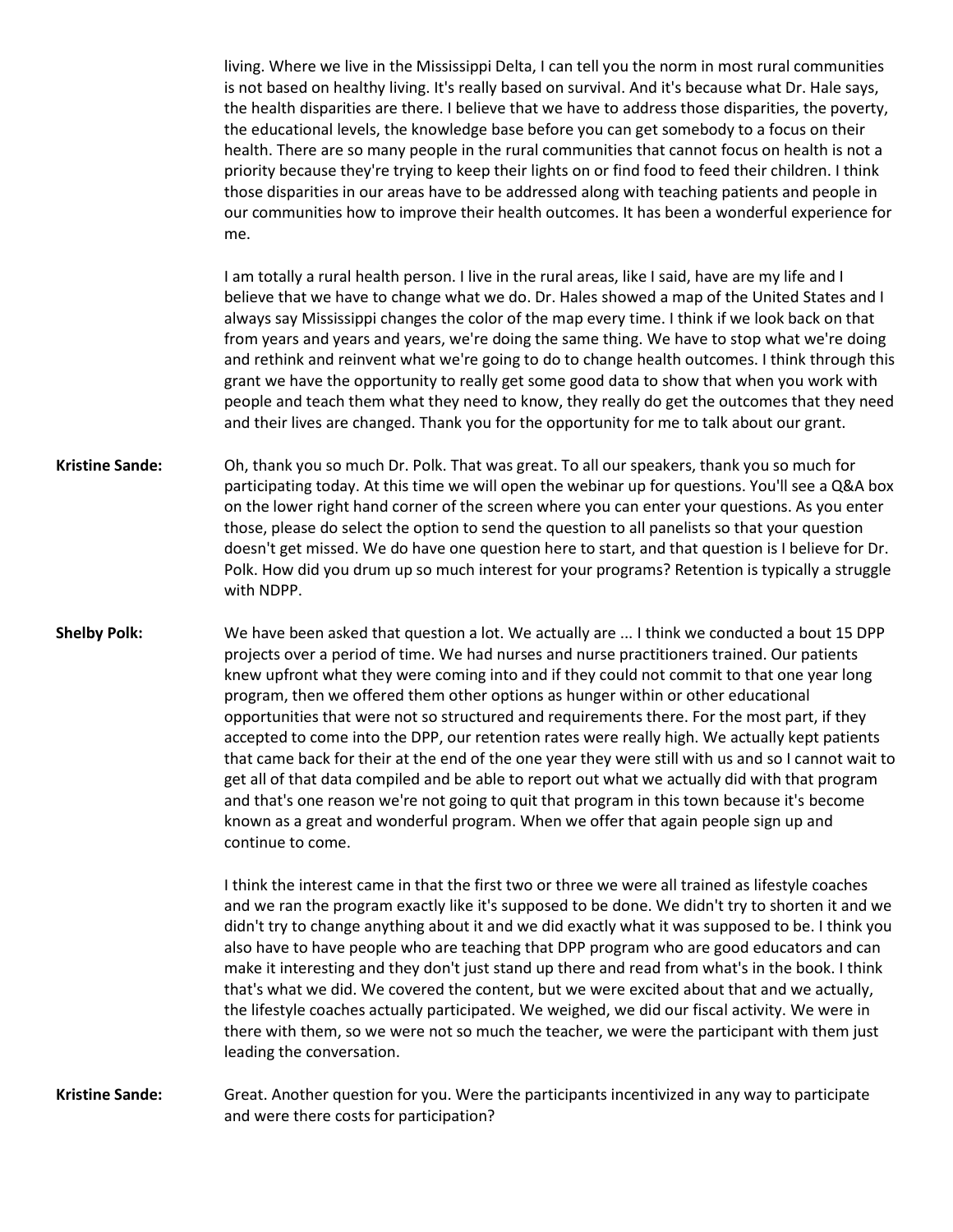| <b>Shelby Polk:</b>    | For the grant period there was no cost however, and no incentives. We did not give an incentive<br>at the beginning because we did not want people to come just for the goodies. We did not want<br>to do that. Did we give things out during, once they joined and they stayed for those first four,<br>or five weeks and we knew we had our group? Yes, but everything that they got, it may have<br>been a water bottle because we we're talking about water or it may have been my plate<br>because we were talking about how to prepare the plates so they never got anything that was<br>not going to be related to nutrition, physical activity and about change. The cost was not there,<br>however they did sign because we were I'll be approved and they signed an informed consent<br>and our role was that if there was no cost, but if you did not complete the program and you<br>wanted to come back into the program at a later time, it was possible that there would be a cost<br>associated with that.                                                                                                                |
|------------------------|-------------------------------------------------------------------------------------------------------------------------------------------------------------------------------------------------------------------------------------------------------------------------------------------------------------------------------------------------------------------------------------------------------------------------------------------------------------------------------------------------------------------------------------------------------------------------------------------------------------------------------------------------------------------------------------------------------------------------------------------------------------------------------------------------------------------------------------------------------------------------------------------------------------------------------------------------------------------------------------------------------------------------------------------------------------------------------------------------------------------------------------------|
|                        | Now, if that was an incentive or  I don't know what that was, but that did trigger them to say,<br>"I'm getting an opportunity to do something with no cost, but if I don't complete it, then I may<br>have to pay for it if I want to come back into the program." I hope that answers your question.                                                                                                                                                                                                                                                                                                                                                                                                                                                                                                                                                                                                                                                                                                                                                                                                                                    |
| <b>Kristine Sande:</b> | All right. Thank you. Now, some questions for Dr. Hales. First part of the question is, what is the<br>obesity prevalence for the American Indian and Alaska native population? Then the second part<br>is, does NHANES include this group and if not, why is that the case?                                                                                                                                                                                                                                                                                                                                                                                                                                                                                                                                                                                                                                                                                                                                                                                                                                                              |
| <b>Craig Hales:</b>    | Okay, thanks for the question. The sample design for NHANES is designed to produce nationally<br>representative estimates for obesity and for many other outcomes. As Dr. McDow explained,<br>when we do our sampling around the country, those samples will include people from all races<br>and ethnic groups, including American Indian and Alaskan Native population. However, because<br>we do want to be able to provide estimates for specific race and ethnic groups, we do over<br>sample certain groups such as non-Hispanic Blacks, non-Hispanic Asian and Hispanic adults and<br>youths. The NHANES does not over sample for American Indian or Alaskan Native population.<br>Even though those people are included in the survey and included in our estimate for the<br>nation, we cannot produce estimates specifically for that group. However, I do know that there<br>are data from the Indian Health Service, National Data Warehouse that has shown that<br>American Indian and Alaskan native youth was 30%, which is higher than the 14% that is<br>reported from NHANES for non-Hispanic whites. Right. Thank you. |
| <b>Kristine Sande:</b> | All right, well thank you. Another question. I believe for Dr. Polk. Transportation is often a major<br>problem in rural areas. Did you have various partners who could assist with that or how did the<br>transportation component work?                                                                                                                                                                                                                                                                                                                                                                                                                                                                                                                                                                                                                                                                                                                                                                                                                                                                                                 |
| <b>Shelby Polk:</b>    | Transportation is always a problem in the rural area and we did not have transportation<br>available for participants to come. However, we did have some who came from a pretty good<br>distance 30, 45 miles away, but that is one of the biggest problem and that's why I say we need<br>to be out in the communities. In my county, I have 15 small communities and I would be willing<br>to bet that it is some are just eight miles away and you think eight miles is nothing, but those<br>people who live in that small community cannot oftentimes come to Cleveland to attend an<br>educational program.                                                                                                                                                                                                                                                                                                                                                                                                                                                                                                                         |
|                        | That's why I believe that we should be training lifestyle coaches in each of my 15 small towns so<br>that then they can deliver that within their town. I think that is the solution and I wrote a grant<br>for that but just did not get awarded that grant but I'm going to work on that again. I think that's<br>the answer, is that we have to train people and leaders within the small rural communities,<br>because we know transportation is a problem. The other reason you need to train leaders within<br>that community, is because people who live in that community listen to the people in their<br>community much more than outsiders coming in to teach you. I think that's the next direction                                                                                                                                                                                                                                                                                                                                                                                                                           |